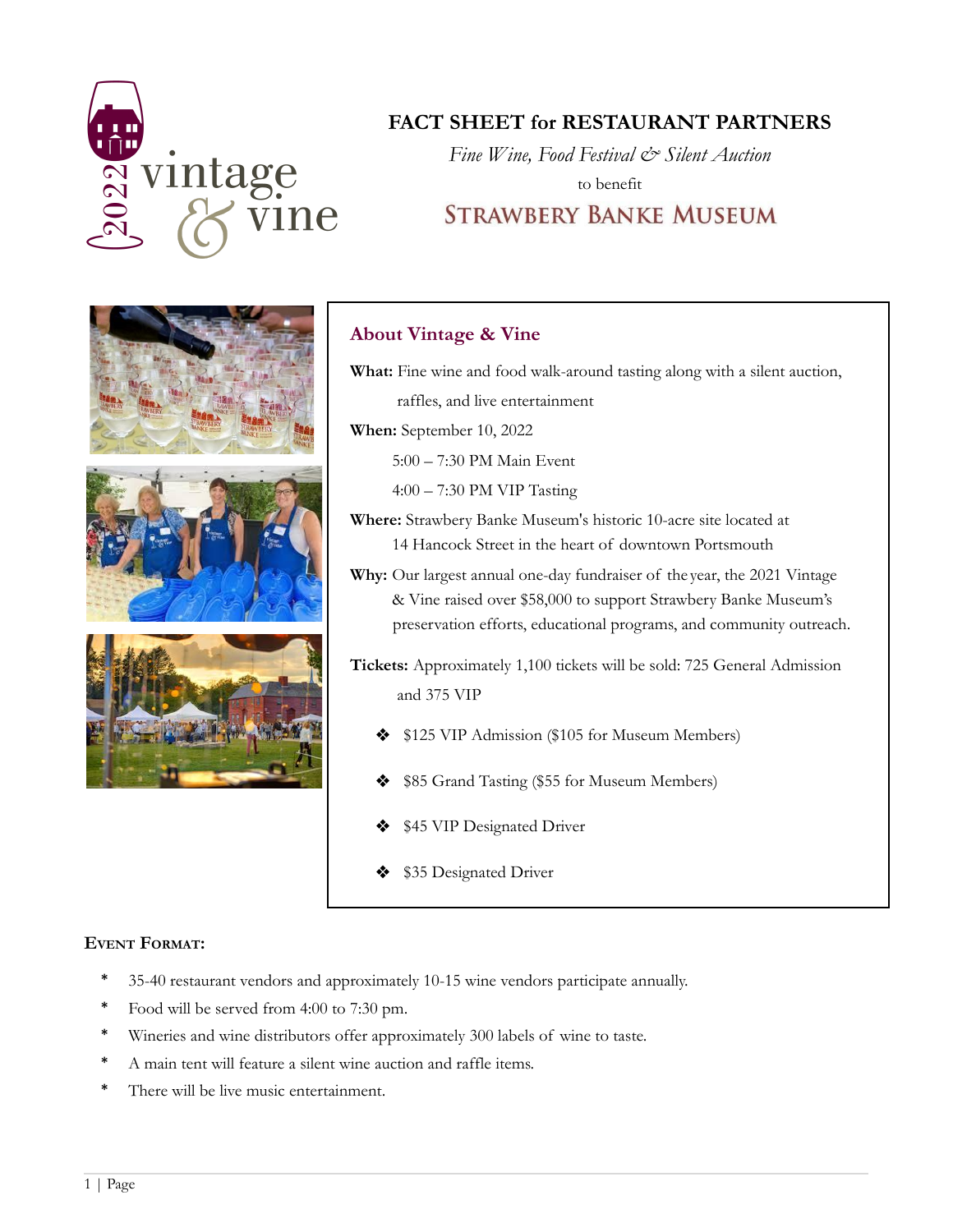#### **VIP:**

- \* VIP guests may enter the event at 4:00 PM an hour before the general public. They will also have access to a special VIP tent throughout the night.
- \* There are approximately 375 VIP attendees.

#### **STAR CHEFS:**

Four to five chefs from the region's best restaurants will be featured in the center of the grounds. These featured chefs will be actively grilling food to be served to guests.

### **BENEFITS T<sup>O</sup> YOU A<sup>S</sup> A RESTAURANT PARTNER:**

- 1,100 event attendees from around the region will sample your food and get a chance to talk about your offerings (375 in VIP).
- All participants restaurants, wine brokers, auction donors and sponsors will be promoted as event partners. Marketing materials include: posters, postcards and programs; print advertising, social media, museum member, and past attendee communications and the Museum website.
- Each participating restaurant partner will receive 2 free General Admission tickets to Vintage & Vine.

#### **WHAT WE NEED FROM YOU:**

- Small samples of appetizers on serving platters to serve up to 1,100 guests in General Admission, or up to 375 guests in the VIP tent.
- All food must arrive prepared and ready to serve, per the health inspector.
	- ❖ **2:15 pm:** All food should be delivered to the Museum. We can arrange pick-up as needed (and we may provide servers if needed).
	- ❖ **2:45 pm** : All service stations must be ready for **health inspection**.
- Signage for your table identifying what you are serving (we will provide one company name sign for each participant with corresponding table number).
- At least one staff person, if possible. We understand the current staffing shortages the industry is facing and we will have volunteers available to assist if needed. Please do not let staffing dissuade you from participating.
- Each restaurant will need to complete the City of Portsmouth's temporary food permit application for this event.SBM will provide the application and the deadlines, and will highlight the bits that each restaurant will need to fill out.

#### **WHAT YOU CAN EXPECT FROM US:**

- Each restaurant will be next to or across from a wine vendor on the museum grounds.
- Should you want to pair your food with the wine being served near your location, we will provide you with the wine vendor's contact information a couple of weeks before the event.
- We will provide two 8' tables, linen, a 10x10 tent, serving tongs, paper plates, and napkins for guests.